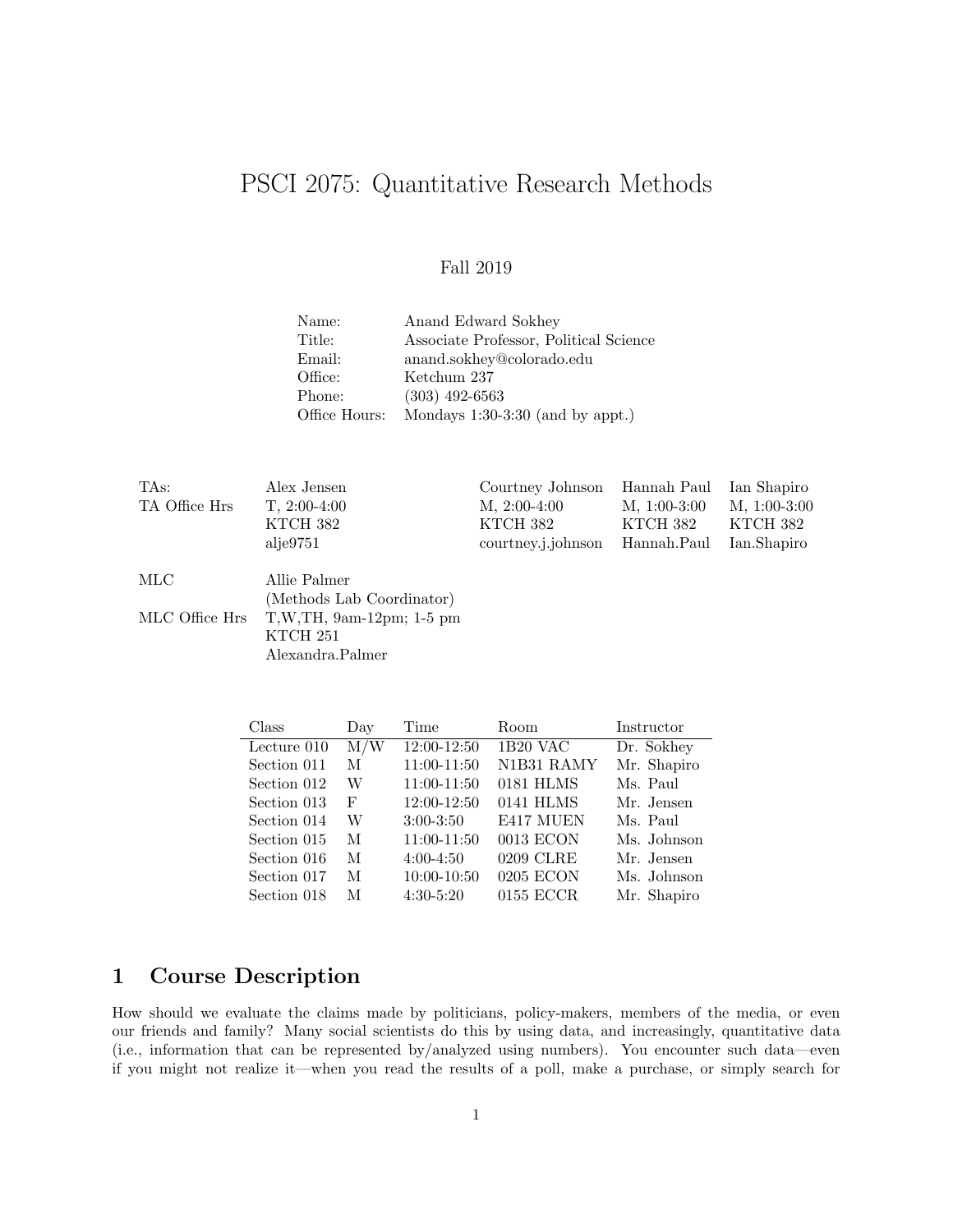something online. This course is designed to help you understand how data is used to, among other things, make decisions, write and evaluate policies, and sell you goods and services. It is also designed to arm you with the skills and confidence needed to produce your own quantitative analyses (thereby making you more valuable to potential employers).<sup>[1](#page-1-0)</sup>

Learning quantitative methods skills is not easy—it takes practice, persistence, and patience. To help make this a smoother process, this course will follow a "learning-by-doing" format, meaning that much of our time will be spent working through exercises and material in small groups (both in the large class, and in recitations). In general, most weeks will involve one day of lecture by me on ideas and concepts, and one day of "flipped class," where you work on exercises in small groups using the R statistical environment. The format of recitation sessions will also vary, with some weeks involving review/the covering of material in a more traditional manner, and some weeks being "flipped" for group work. In addition to consulting the TAs and me, you should take advantage of the Methods Lab Coordinator (MLC)—Allie Palmer—for help with R and other computing problems.

My objectives for this course are to help you:

- 1. Become an informed consumer of data
- 2. Become a producer of quantitative analyses
- 3. Gain familiarity with the R statistical environment
- 4. Apply course knowledge/skills as thoughtful (and potentially active) members of our democratic society.

Please note: This is a rigorous course, and includes a number of readings and exercises that are advanced/difficult. Students should expect to spend roughly 8-12 hours per week on reading assignments (in addition to attendance in lecture and recitation). Readings (and any other assigned materials) are to be completed ahead of the class meeting for which they are assigned.

Also, over the semester as we go through examples, we may tackle subjects that evoke passion and controversy. You may disagree with others, and you may feel uncomfortable when you are confronted with certain information, opinions, or arguments. Working through and respecting differences is an important part of both higher education and democratic process — please try to be respectful of others and civil in tone when you ask questions or make comments.

# 2 Course Requirements and Evaluation

### 2.1 Prerequisites

There are no prerequisites for this course. You will need a laptop that can run the R statistical environment, and you will need to bring your laptop to the main class and your recitation section.<sup>[2](#page-1-1)</sup> We will learn and use the R statistical environment in this class, but it is not expected that you have prior experience with this application.

#### 2.2 Required Texts

Please purchase the following from the merchant of your choice:

1. Pollock, Philip. 2016. The Essentials of Political Analysis, 5th edition. Sage. ISBN 978-1-5063-0583-7 (EPA)

<span id="page-1-0"></span><sup>1</sup>My thanks to David Brown and Andy Philips for sharing their syllabi and course materials — their approaches inform this course.

<span id="page-1-1"></span><sup>2</sup> If you do not have a laptop/a laptop that can run R, you may use computer labs on campus. Note: there are also options for renting laptops from the university.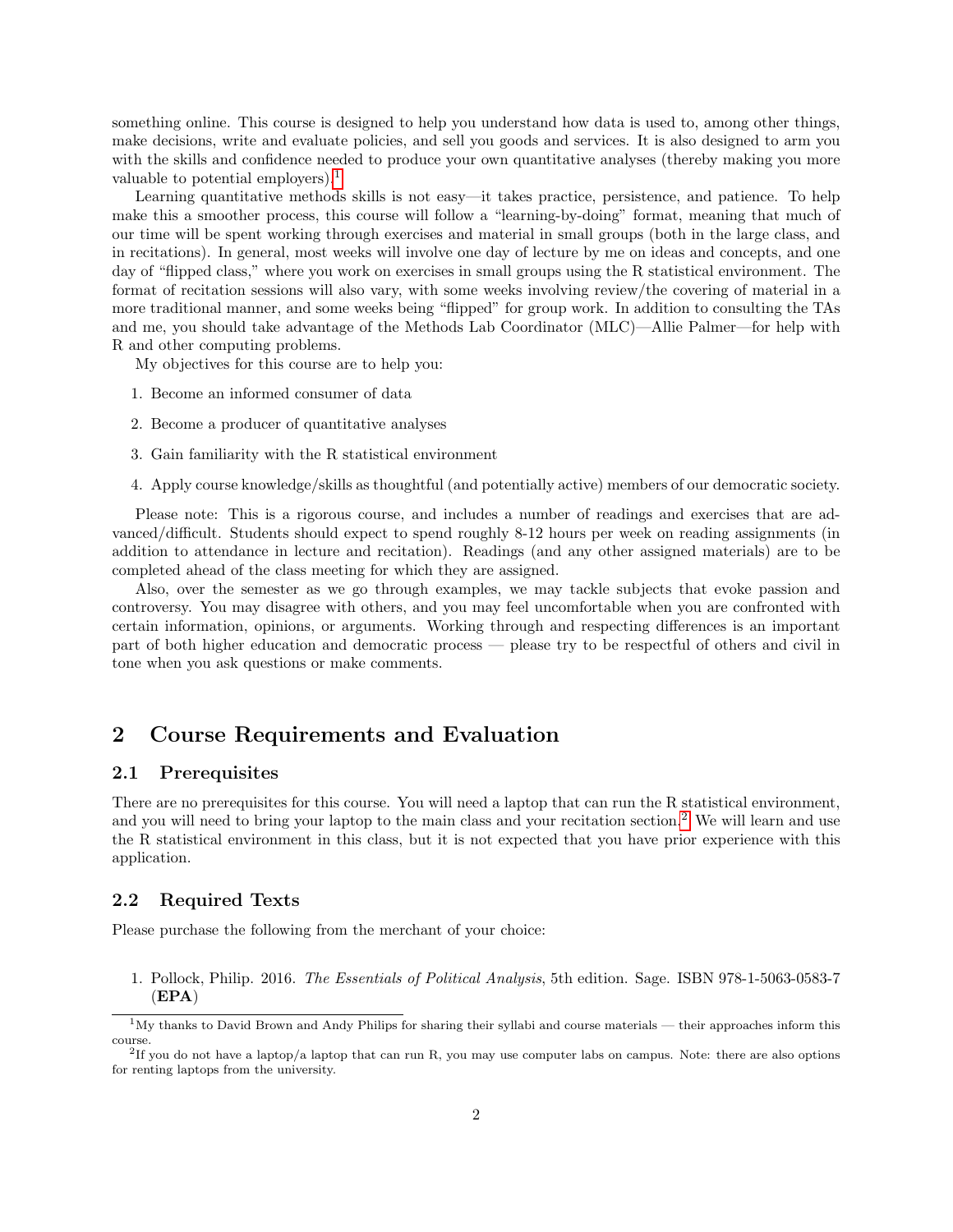2. Pollock, Philip and Barry C. Edwards. 2018. An R Companion to Political Analysis, 2nd edition. Sage. ISBN: 978-1-5063-6884-9 (RC)

Announcements, course materials, and submission of assignments will take place through the course website on Canvas. Note: I reserve the right to make changes to the syllabus — material may be added, dropped, and re-arranged based on the pace and performance of the class. Please familiarize yourself with Canvas, and check it regularly for updates. The TAs and I will also communicate with the class via email, and students are expected to check their CU email on a daily basis.

# 3 Grading and Grade Components

The system used to assign final course grades will be:

- $A: 94-100$
- A-: 90-93
- B+:  $87-89$
- B : 84-86
- B-: 80-83
- $C+: 77-79$
- $C: 74-76$
- C-: 70-73
- $D: 60-69$
- $\bullet\,$  F : 59 and below

Final grades will be calculated based upon the following,<sup>[3](#page-2-0)</sup> and you must complete *all portions* of the course to receive a passing grade:

1. Exams (Individual Assignments): "Midterm"  $(20\%) +$  "Final"  $(25\%)$ : 45%

There will be two longer individual assignments in the form of a midterm and a final exam. Each of these will be focused on the course material/skills covered in assigned readings, group exercises, lectures and recitation sections. Because the material in this course builds on itself, you should consider the final exam to be cumulative in nature. For both the midterm and the final, your work should be your own. The midterm and final will be available for a 24 hour window, but are each timed exams— this means that you you will have a 24 hour window in which to access these exams, but you have a limited amount of time to complete and submit them from the time you start them (e.g., 2 hours for the midterm, via a drop on Canvas). Make-up exams will only be administered for legitimate excuses (illness, serious personal emergency, etc.)—these are granted at my discretion, and always require documentation. The registrar's office has scheduled our class' final exam for Saturday, December 14th; the final exam will be administered during that 24 hour period (please plan accordingly). If you email questions during an exam window, the instructor and TAs will reply at their discretion (based on whether they feel they are giving too much help during an active exam, etc.).

2. Group Assignments: 6 group assignments at 5% each: 30%

In the first week of class you will be assigned a small group (from fellow students in your recitation). You will work with this small group over the semester on a series of six assignments. Group assignments will be due roughly every 2 weeks (and are to be submitted via *Canvas*) by 11:59 pm on the Friday

<span id="page-2-0"></span> $3$ Extra credit opportunities may arise throughout the semester — stay tuned. Any rounding of grades (based on effort, etc.) is done at the instructor's discretion—grades are not automatically rounded.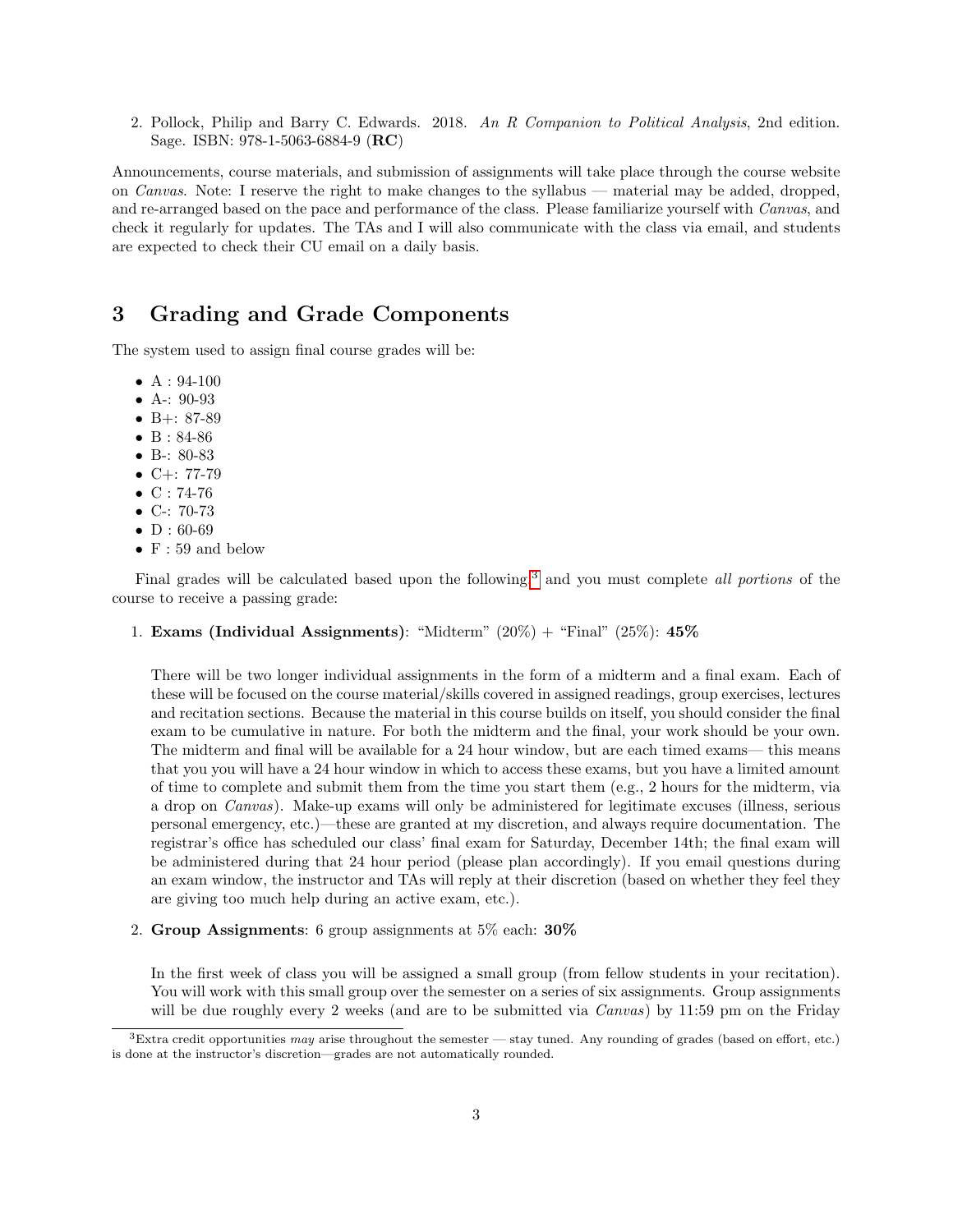of the week in which they are due.[4](#page-3-0) Late group assignments will not be accepted. If group members' names are on an assignment, we will assume that those group members contributed to the assignment. If you email questions about a short assignment within 24 hours of its due date, we cannot guarantee that we will be able to respond before the deadline.

#### 3. Recitation Grade:  $5\%$  Participation  $+10\%$  Attendance  $+10\%$  Quizzes and Exercises:  $25\%$

One-third of your class time will be spent in a weekly recitation section. Recitations will reinforce the material/skills covered in the main class, and cover additional/complementary material (especially Rrelated items). Some recitation sessions will be devoted to additional group work/exercises, and some will take the form of more traditional class time (for review/lecture on material). Because recitations are designed to cover material (that will not be covered in the main class) and to provide additional time for small group work, it is essential that you regularly attend (and actively engage) these sessions. Accordingly, participation in your recitation counts for 5% of your final course grade; this will be tracked and assigned by your TA (full points require consistency and effort).

Attendance in recitation counts towards  $10\%$  of your final course grade. You are allowed three unexcused recitation absences for any reason, but each additional unexcused absence beyond this will result in the loss of 1% of your final course grade, up to the 10%. Note: Because you may miss three weeks of recitation for any reason, additional absences will only be excused under exceptional circumstances (serious family emergency, hospitalization, etc.). If you have a cold, have a conflict, etc., use one of your granted absences.

The final portion of your recitation grade will come from quizzes and exercises that will take place in your section (10% of your final course grade). There will be 5 quizzes/exercises over the course of the semester (each worth 2%);these may address the material/skills covered up to and including that week's material, and should be viewed as a measure of your grasp of the course. There will be no make-ups for missed quizzes. All judgments about legitimate excuses and any exceptions to this policy are made at the discretion of the recitation instructor.

Note: There will often be more discussion/open dialogue in recitation sections than we can (reasonably) have in the large class. Accordingly, I ask you to please treat your instructor and colleagues with respect when asking questions, making comments, and otherwise participating in class activities.

# 4 Course Policies

### 4.1 The Classroom Environment

Please be respectful of others (and your instructors) when attending the main class and recitations — try to avoid late arrivals, early departures, ringing cell phones, and conversation not related to the course. Moreover, while using laptops will be an essential part of this class, I ask that you put phones away and minimize distractions on your computer (excessive web browsing, games, etc.). If you are texting or causing a distraction, you may be asked to leave class.

### 4.2 Contacting Me or the Teaching Assistants

I/we are excited to be working with you this fall. If you have questions, please send an email to me or the teaching assistants and we will reply as soon as possible (usually within 24 hours; if you do not hear back in 48 hrs., please email again). If your question requires a lengthy explanation/discussion, please come to office hours or make an appointment. Whenever you contact us, it is important to be professional, meaning that written communication must adhere to the following (if an email or note does not meet these criteria, you may not receive a response):

<span id="page-3-0"></span><sup>&</sup>lt;sup>4</sup>The exception to this is the final group assignment, which will be due by 11:59 pm on the last day of regular classes.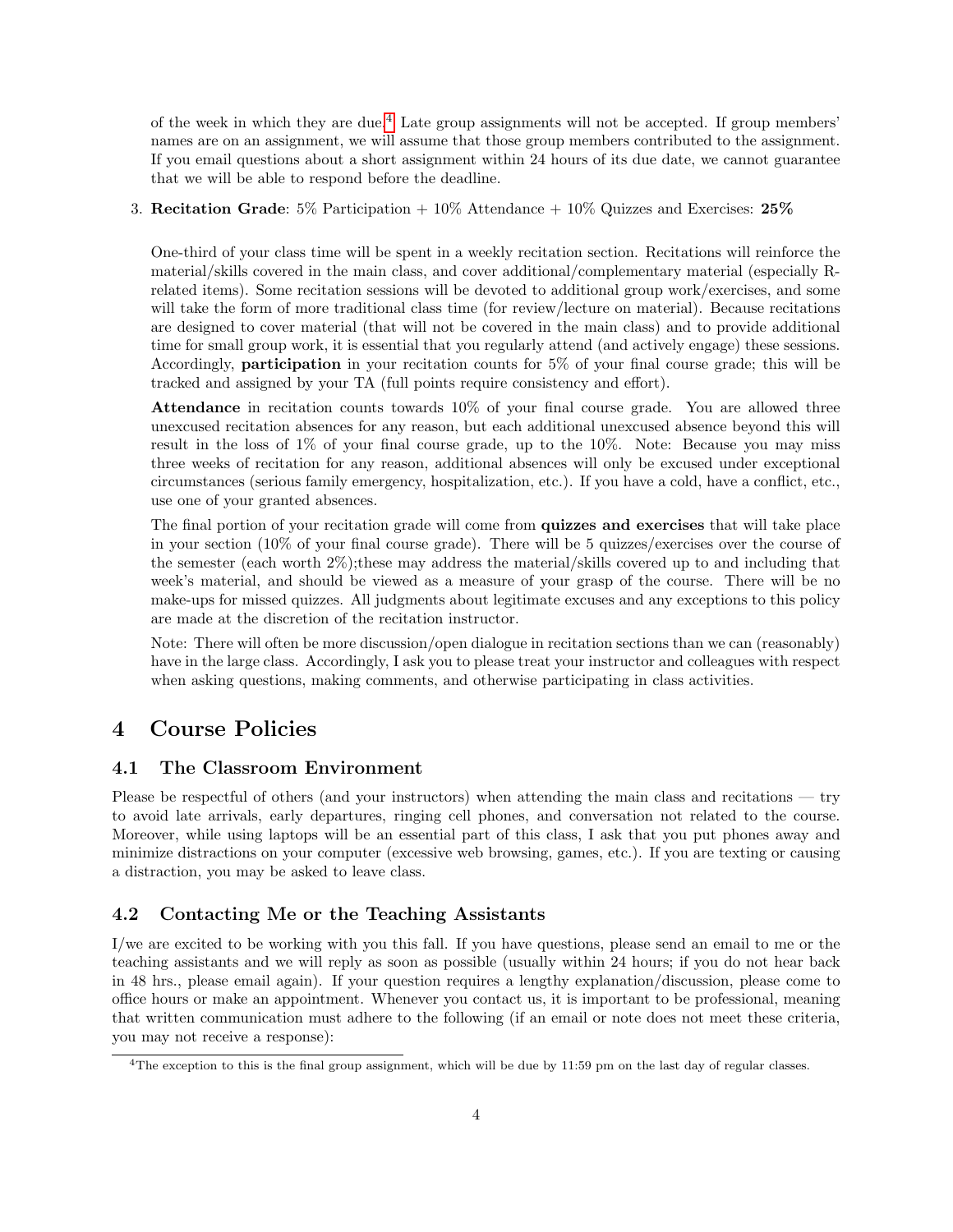- 1. Please address me or the teaching assistants respectfully.
- 2. Please clearly identify yourself and your section.
- 3. Please use capital letters, periods, and appropriate grammar.
- 4. Please include information that helps us to respond to your question (i.e., take the time to explain your question, give sufficient detail, etc.)

#### 4.3 Grading Policies and Standards

We will return graded material as promptly as possible. While we try to be very careful in grading, we are aware that we sometimes make mistakes. If you receive an exercise or exam back and believe that a mistake has been made, we will be happy to check—and perhaps re-grade—your assignment. Please hold on to your exam (assignment) for at least 24 hours after it has been returned before you ask for a re-grade. Any re-grade request must be made in writing (this consists of a single paragraph explaining why the original grade is inappropriate), and must be submitted within one week from the time the assignment was returned to you (after one week has passed, we will not re-grade any exams or papers). Under most circumstances, we will re-grade the entire exercise or exam — note that this means that your grade may go up, go down, or remain the same.

### 4.4 Special Accommodations/Disability

I am more than happy to make special arrangements for students with documented disabilities that have been documented through Disability Services (colorado.edu/disabilityservices). If you qualify for accommodations because of a disability, please submit your accommodation letter from Disability Services in a timely manner (for exam accommodations provide your letter at least one week prior to the exam) so that your needs can be addressed. Disability Services determines accommodations based on documented disabilities in the academic environment. Contact Disability Services at 303-492-8671 or by e-mail at dsinfo@colorado.edu for further assistance. If you have a temporary medical condition or injury, see Temporary Injuries guidelines under the Quick Links/Students Tab at the Disability Services website and discuss your needs with me.

Campus policy regarding religious observances requires that faculty make every effort to deal reasonably and fairly with all students who, because of religious obligations, have conflicts with scheduled exams, assignments or required attendance. Please see full details at: http://www.colorado.edu/policies/observancereligious-holidays-and-absences-classes-andor-exams. Please notify me about potential conflicts at least 2 weeks in advance of exams/due-dates.

#### 4.5 Discrimination and Harassment

The University of Colorado at Boulder policy on Discrimination and Harassment (http://www.colorado.edu/policies/discrimination-and-harassment-policy-and-procedures), the University of Colorado policy on Sexual Harassment, and the University of Colorado policy on Amorous Relationships applies to all students, staff and faculty. Any student, staff or faculty member who believes s/he has been the subject of discrimination or harassment based upon race, color, national origin, sex, age, disability, religion, sexual orientation, or veteran status should contact the Office of Discrimination and Harassment (ODH) at 303-492-2127 or the Office of Judicial Affairs at 303-492-5550. Information about the ODH and the campus resources available to assist individuals regarding discrimination or harassment can be obtained at http://hr.colorado.edu/dh/Pages/default.aspx.

#### 4.6 Academic Honesty

All students of the University of Colorado at Boulder are responsible for knowing and adhering to the Honor Code. Violations of this policy may include: cheating, plagiarism, aid of academic dishonesty, fabrication,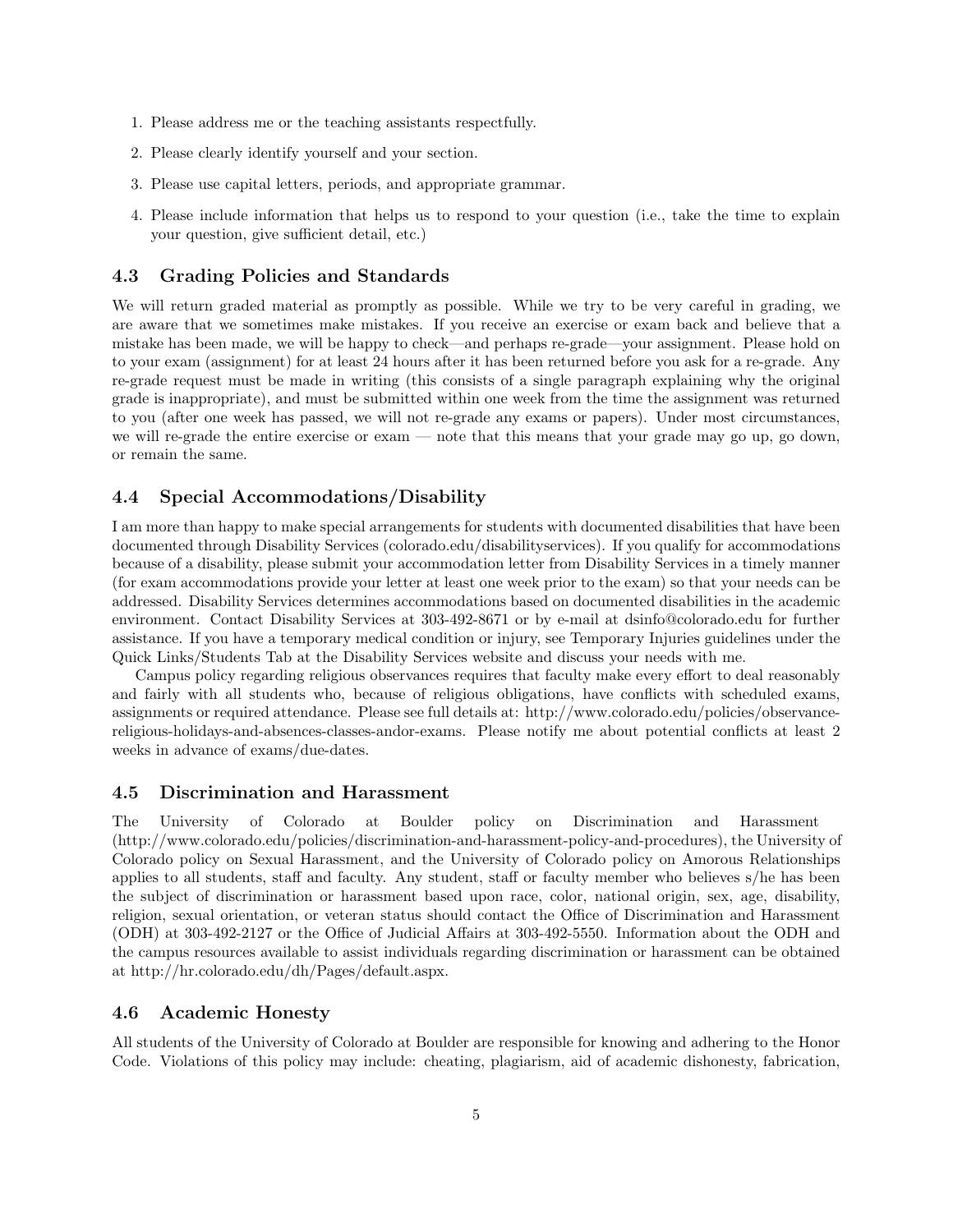lying, bribery, threatening behavior, unauthorized access to academic materials, clicker fraud, submitting the same or similar work in more than one course without permission from all course instructors involved, and aiding academic dishonesty. All incidents of academic misconduct shall be reported to the Honor Code Council (honor@colorado.edu; 303-735-2273). Students who are found to be in violation of the academic integrity policy will be subject to both academic sanctions from the faculty member and non-academic sanctions from the Honor Code. Additional information regarding the Honor Code policy can be found online and at the Honor Code Office. If you violate the honor code, you will receive a "zero" on the assignment/portion of the course grade in question.

#### 4.7 Professional Courtesy and Learning Environment

Students and faculty each have responsibility for maintaining an appropriate learning environment. Those who fail to adhere to such behavioral standards may be subject to discipline. Professional courtesy and sensitivity are especially important with respect to individuals and topics dealing with differences of race, color, national origin, sex, pregnancy, age, disability, creed, religion, sexual orientation, gender identity, gender expression, veteran status, political affiliation or political philosophy. Class rosters are provided to the instructor with the student's legal name. I will gladly honor your request to address you by an alternate name or gender pronoun. Please advise me of this preference early in the semester so that I may make appropriate changes to my records. For more information, see the policies on classroom behavior and the student code.

# 5 (Provisional) Course Schedule

### 5.1 Part 1

#### Learning Objectives

- Gain familiarity with with the R statistical environment
- Think about concepts, and how we move from concepts to measures
- Practice with descriptive statistics, basic data manipulation and basic data visualization
- Generate and test Hypotheses
- Design research to make inferences

#### Topics and Reading Assignments

Week 1: 8/26-8/30. Introductions; Introduction to R

M 8/26: Introduction to the class, syllabus.

W 8/28: Introduction, Ch. 1 of *Essentials of Political Analysis (EPA hereafter)* Recitation: Class Intro.; Installing/exploring R; Ch.1 R Companion (RC hereafter)

Week 2: 9/2-9/6 Descriptive Statistics M 9/2: No Class (Labor Day) W 9/4: Ch.2, EPA Recitation: Ch.2, RC

Week 3: 9/9-9/13. Descriptive Statistics (continued) M 9/9: Transforming Variables; Ch.3, RC W 9/11: Group Work in Class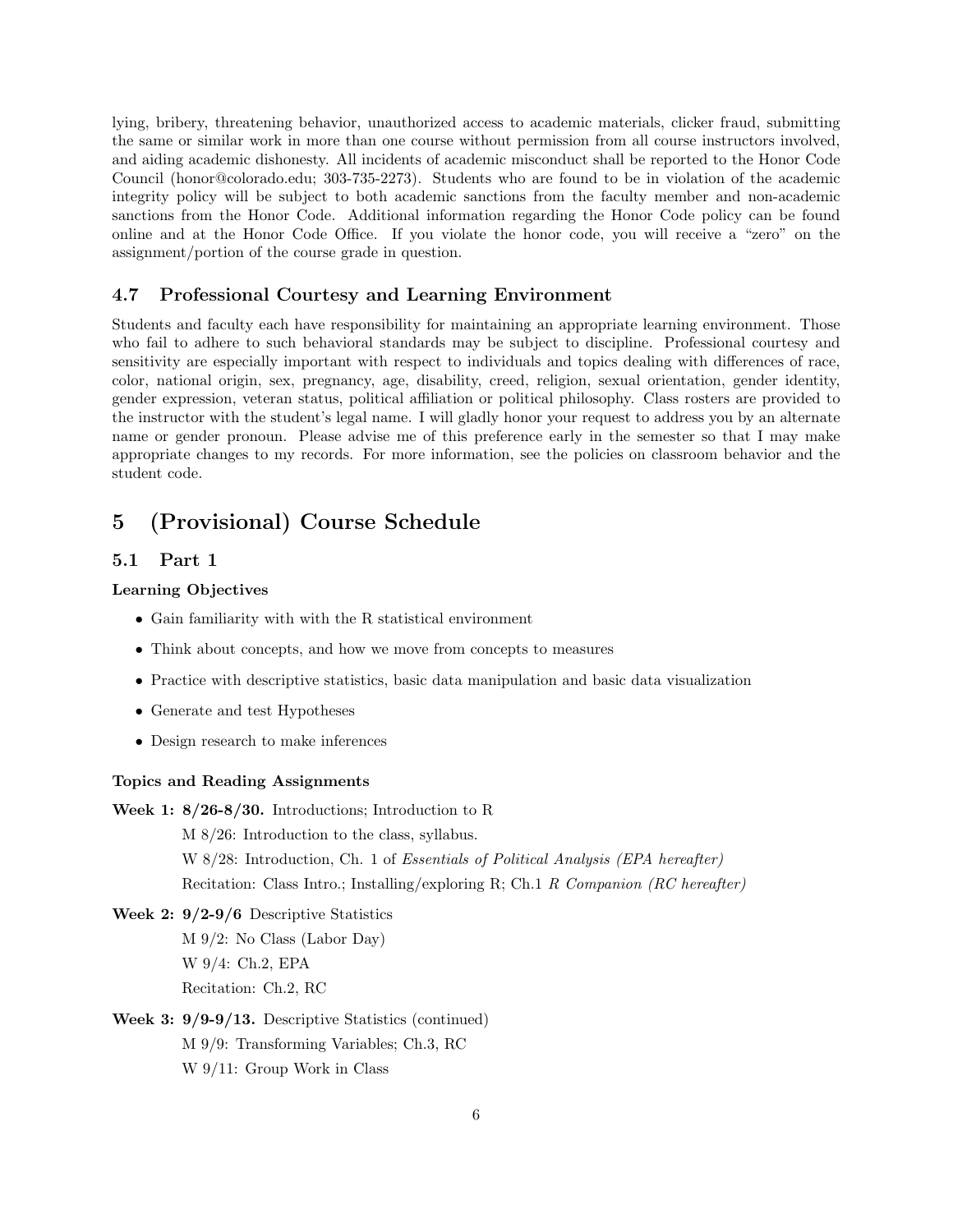Recitation: Review of material/group work time First Group Assignment Due 9/13, 11:59 pm

- Week 4: 9/16-9/20. Hypotheses and Comparisons M 9/16: Group Work in Class W 9/18: Hypotheses; Ch. 3, EPA Recitation: Ch. 4, RC
- Week 5: 9/23-9/27. Research Design M 9/23: Controls and Confounds, Ch.4, EPA W 9/25: Group Work in Class; Ch. 5, EPA Recitation: Ch.5, RC Second Group Assignment Due 9/27, 11:59 pm
- Week 6: 9/30-10/4. Statistical Inference M 9/30: Populations and Sample Statistics, Ch.6, EPA W 10/2: Group Work in Class (reinforcing ideas) Recitation: Review of material on inference
- Week 7: 10/7-10/11. Tests of Significance M 10/7: The Logic of Testing; 1st half of Ch.7, EPA (pgs.156-170) W 10/9: Group Work in Class Recitation: Ch.6, RC Third Group Assignment Due 10/11, 11:59 pm

### Week 8: 10/14-10/18. Review

M 10/14: Review of Material to Date/Catch-Up W 10/16: No Class — Midterm Administered Recitation: Review Midterm Due 10/16, 11:59 pm

# 5.2 Part 2

### Learning Objectives

- Understand how to evaluate basic relationships in data
- Understand how statistical techniques are used in conjunction with research design
- Be able to identify, use and interpret regression analysis
- Visualize and present results for outside readers